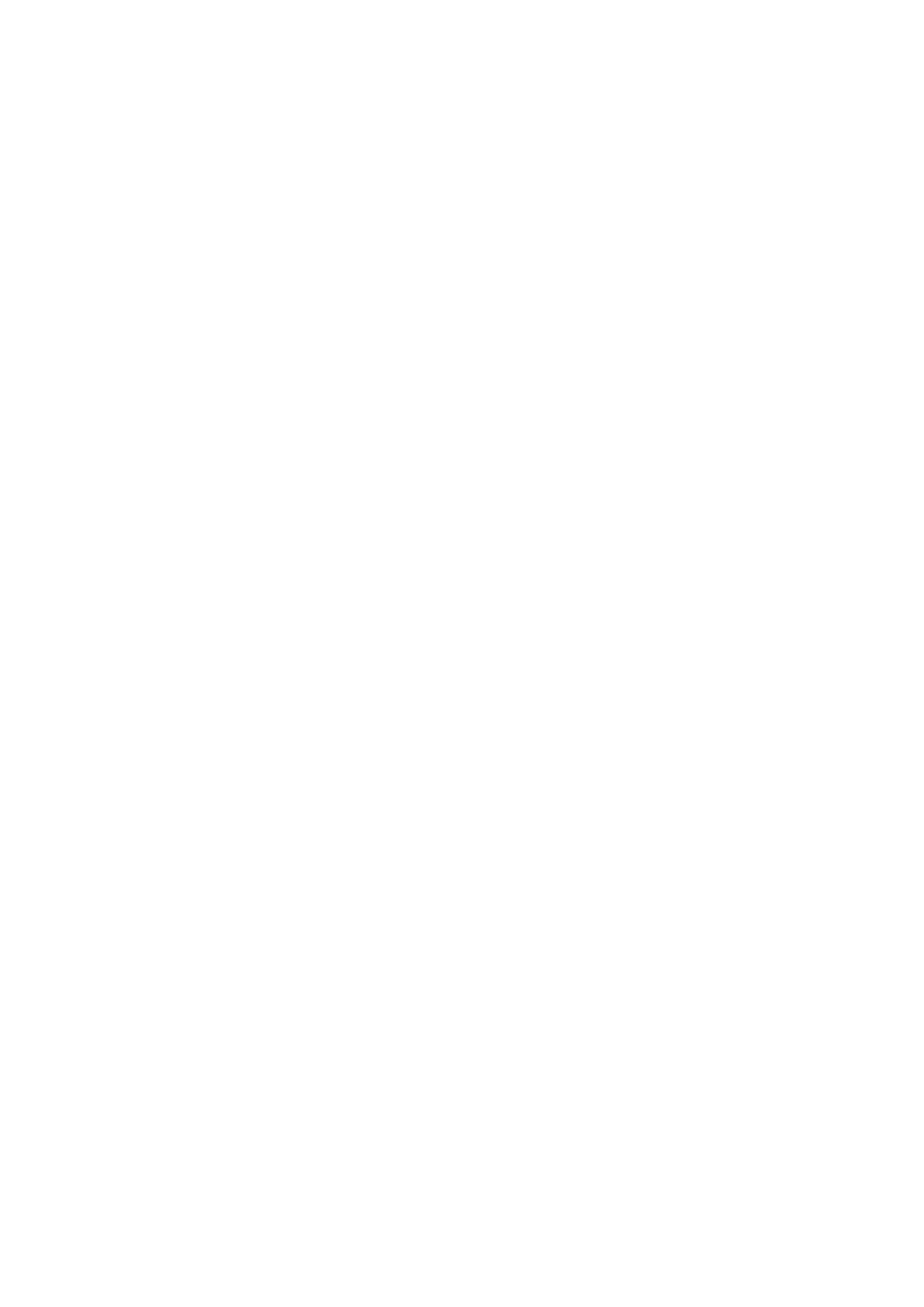

The Maxi Yacht Rolex Cup 2017 is organised by the Yacht Club Costa Smeralda (YCCS) in conjunction with the International Maxi Association (IMA) and sponsored by Rolex SA. The regatta will take place in Porto Cervo from  $3<sup>rd</sup>$  to  $9<sup>th</sup>$  September 2017 and includes the Rolex Maxi 72 World Championship 2017 with a separate dedicated Notice of Race.

# **ORGANIZING AUTHORITY AND VENUE**

Yacht Club Costa Smeralda

07021 Porto Cervo (OT) - Sardinia - Italy t. +39 0789 902200 | f. +39 0789 91213 | e. [secretariat@yccs.it |](mailto:secretariat@yccs.it |) ws. [www.yccs.com](http://www.yccs.com)

#### **1. RULES**

1.1 The regatta will be governed by the following:

(a) The rules as defined in the World Sailing Racing Rules of Sailing (RRS) 2017-2020;

(b) The World Sailing Offshore Special Regulations (OSR) Category 3 with life rafts compulsorily on board, except that jackstays are not required to be fitted on deck (amends OSR 4.04);

(c) The 2017 IMA Class Rules are invoked. In addition IMA Rule C.2.1.(a).2 applies to all categories except Supermaxi, J Class and Wally Class. IMA Rules C2.2 to C2.5 therefore apply to helmsmen in the categories Mini Maxi Racer, Mini Maxi Racer/Cruiser, Maxi Racer, Maxi Racer/Cruiser and to any Supermaxi opting and approved to race with the Maxi division (please note 3.2).

(d) The 2017 Wally Class Rules and the IRC Rules for the Wally Class category;

(e) The 2017 IRC Rules Parts A, B and C shall apply. For the purposes of IRC rules 21.1.5 (d) and (e) this regatta is on consecutive days, yet the sails carried on board need not remain the same for the duration of the event, but sails need to remain the same for each day. The day begins when the boat leaves the dock for the first time each day;

(f) IRC Rule 22.4.2 is deleted and replaced with: "The maximum number of crew on board shall be the Crew Number printed on her certificate. There is no weight limit";

(g) ORCsy Rules for the Supermaxi & J Boats categories;

(h) IRC and optional ORCi for the Mini Maxi Racer/Cruiser;

(i) Notwithstanding anything in the above rules to the contrary, power assisted winches, canting keels, trim tabs and water ballast are permitted as long as each is declared on the IRC and/or ORCi or ORCsy certificate;

(j) Exceptions to RRS 77 may be granted by the OA upon written request prior to the close of registration;

(k) Where a trophy is available for a specific class, the class rules of that class shall apply to boats competing for that trophy (J Class, Wally Class);

(l) The Sailing Instructions (SI) including all the Appendices;

(m) Modification to RRS 51: add "Sails shall not be moved from one side to the other while tacking or gybing. Only in cases of emergency and/or to prevent them from falling into the water or resting in a waterway will sails be permitted to be moved."

1.2 FIV Prescriptions 2, 4, 5, 6, 9, 10 and 11 apply

([http://www.sailing.org/tools/documents/20172020ITAPrescriptions-\[22391\].pdf](http://www.sailing.org/tools/documents/20172020ITAPrescriptions-%5b22391%5d.pdf)). All the Italians competitors shall be FIV members and have a valid medical certificate.

1.3 The registration nationality of a boat is indicated by the owner of the boat as set out in the entry form (FLAG section). If not indicated, the sail number and/or the owner's nationality will be used.

1.4 The official language of the 2017 Maxi Yacht Rolex Cup is English. If there is a conflict between languages the English text will take precedence.

# **2. ADVERTISING**

2.1 Advertising shall only be displayed in accordance with Regulation 20 – World Sailing Advertising Code and, for Italian boats only, the "*Normativa 2017 per l'esposizione della pubblicità nelle manifestazioni veliche in Italia".*.

2.2 Boats will be required to display the following throughout the period starting one hour after the completion of registration and ending one hour after the finish of the last race of the regatta:

- (a) Sponsor's pennant on the backstay;
- (b) Sponsor's decal on each side of the bow;

(c) In addition, boats will be required to display the event battle flag and a sponsor pennant on the forestay throughout the same period while moored.

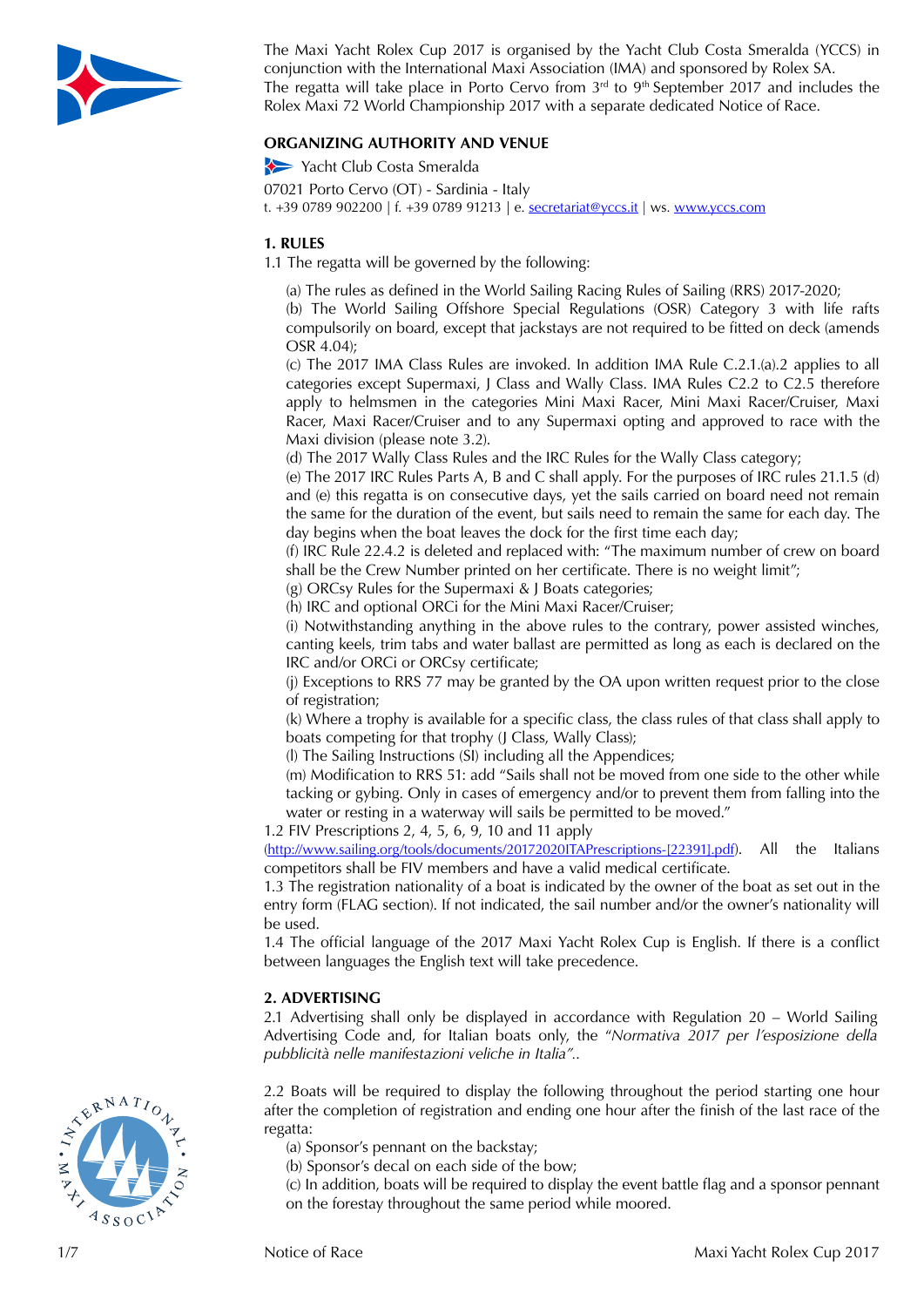

2.3 The OA will supply the pennants, decals and flag at registration.

2.4 The OA may also require the installation, at no cost to competitors, of on board video cameras for the official television production and/or a tracking system.

2.5 Boats intending to display advertising during the regatta shall state in the entry form the nature of such advertising. All advertising shall be approved by the OA.

2.6 Boats are responsible to inform advertisers and sponsors that no activities advertising any brand will be permitted ashore within the Marina area without the consent in writing of the OA obtained before the start of the regatta.

# **3. ELIGIBILITY**

3.1 The regatta is open to the following boats:

• Boats with a LH not less than 18.29 of all categories as defined by the IMA Class Rules, with a valid rating certificate as specified below, except Maxi 72 Class boats (which will sail in a separate World Championship).

Required Rating Certificates (please note 3.2 and 11.2):

Supermaxi & J Boats: ORCsy (Supermaxi up to 35.5 metre optional IRC in case of joining the Maxi start, please see 11.2. J-Class, if a separate start, the J Class Handicap Rule) Wally boats: IRC Maxi Racer boats: IRC Maxi Racer/Cruiser boats: IRC Mini Maxi Racer boats: IRC

Mini Maxi Racer/Cruiser boats: IRC and optional ORCi (4.2)

3.2 The fleet may be divided into categories based on the number of entries and type of boats. Based on IMA Class Rules and event specific choices, potential categories include: Racer, Racer/Cruiser, Wally, J-Class and Supermaxi up to LOA 35.5 meter.

3.3 A minimum of four boats is required for separate category scoring, unless the minimum is waived by the OA, with the approval of the IMA.

3.4 Categories may be further split into groups for additional trophies.

3.5 IRC rating certificates (ORCsy rating certificates for Supermaxi & J boats and/or ORCi for Mini Maxi Racer/Cruiser) submitted with the entry form shall be issued by the appropriate Rating Authority. All valid rating certificates shall then be approved by the IMA Technical Office (ATO.) who may require full or partial re-measurement of any boat. For approval please apply to: [technicaloffice@internationalmaxiassociation.com](mailto:technicaloffice@internationalmaxiassociation.com).

3.6 J Class boats will start, race and be scored with the Supermaxi Category. If 3 or more J Class boats enter, the OA will consider a dedicated start with a separate scoring under J Class Handicap Rule and dedicated trophies.

3.7 Wally Class boats will start, race and be scored as a separate Category.

#### **4. ENTRIES, ENTRY FEES**

4.1 Entries shall be made on the entry form available on the event web site [\(www.yccs.com\)](http://www.yccs.com/). The Entry Form shall be received by the YCCS Race Office, completed in full, not later than 21<sup>st</sup> July 2017, accompanied by a non-refundable entry fee of  $\epsilon$  3.000. The entry fee for YCCS Members and IMA Members is reduced to  $\epsilon$  2.500.

4.2 The Entry Form shall be accompanied by a copy of the current IRC rating certificate or ORCsy certificate for Supermaxi and J boats entrants. Mini Maxi Racer/Cruisers may submit both an IRC and ORCi certificate if the boat elects to be scored under both rating systems.

4.3 If a boat elects to reconfigure the sail plan or change any other measurement values requiring a new rating certificate, the new certificate shall be received by the OA, and approved by the IMA ATO, not later than 18.00 on  $29<sup>th</sup>$  August 2017 unless specially authorized by the OA. Any changes on rating certificates after the  $29<sup>th</sup>$  August 2017 may only be as a result of inspections and controls.

4.4 Boats that do not comply with the registration requirements by the deadline specified by the Notice of Race may be subject to a 1% penalty added to elapsed time for all races without a hearing. This changes RRS 63.1.

4.5 The OA retains the right to refuse any entries for any reason. Entry confirmations will be communicated by the OA. For late entries moorings are not guaranteed and mooring fees are not included in the entry fee.

4.6 The entry fee can be paid by Credit Card (VISA or MASTERCARD) or by bank transfer with payment details provided on the entry form. If the payment is made by bank transfer, a copy of the transfer confirmation is to accompany the entry form.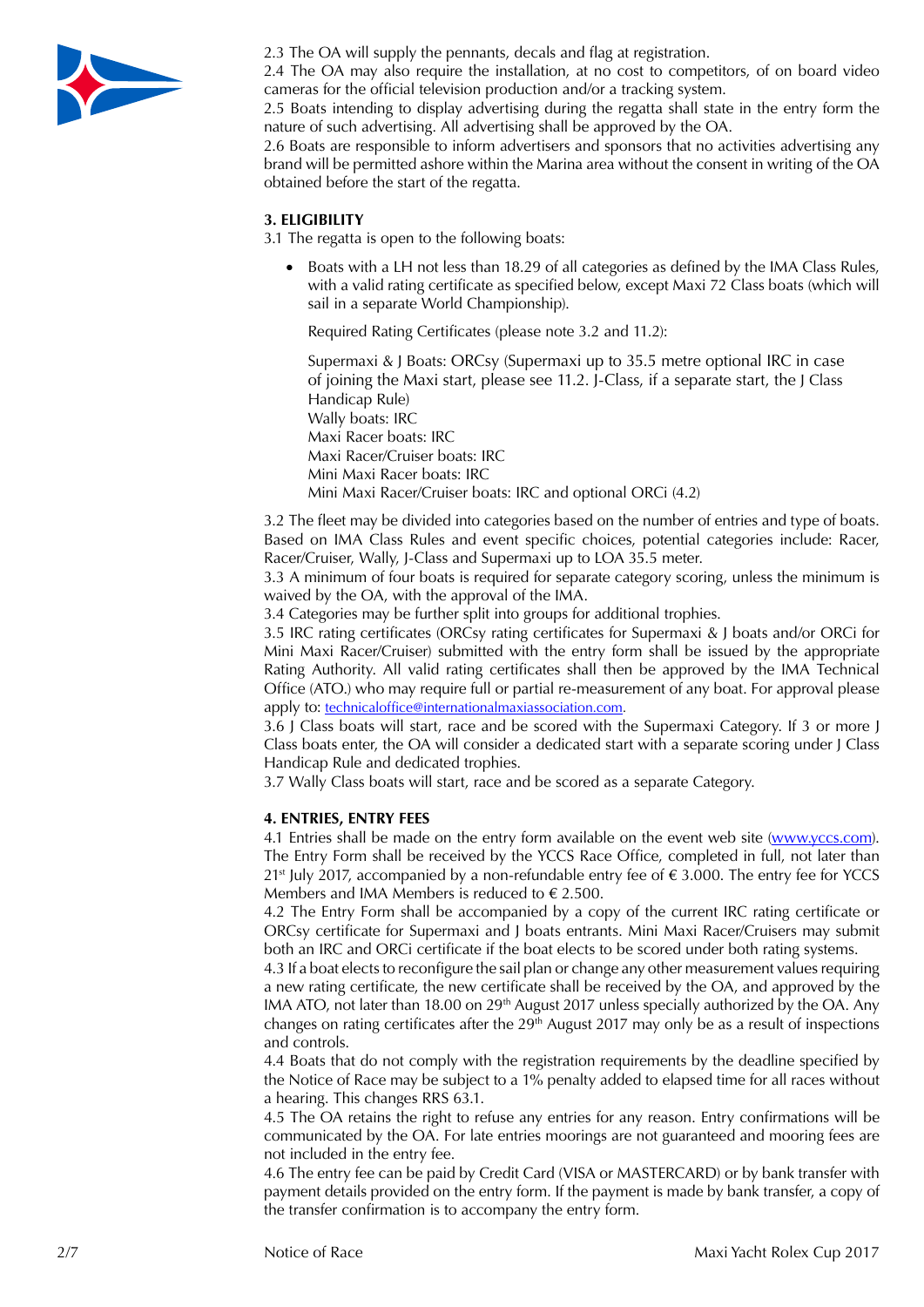

# **5. PROGRAMME**

5.1 For Maxi, Supermaxi and J Class boats five coastal races are scheduled. For the Mini Maxi Racer Cruisers a maximum number of six races is scheduled: four coastal races and one day of windward/leeward racing (with 2 races maximum). For the Wally Class and Mini Maxi Racers seven races are scheduled: three coastal races and two days of windward/leeward racing (with 2 races each day).

5.2 The scheduled time of the first warning signal each day will be at 11.30.

The IMA Annual General Meeting will be held at the YCCS on the lay day at 10.30 or in the late afternoon if there is a re-sail that day.

5.3 Sunday 3<sup>rd</sup> September: Registration, Measurement, Inspection and Skippers' Briefing to be held at YCCS Clubhouse at 18.00.

| 5.4 Racing days                      |                   |
|--------------------------------------|-------------------|
| Monday, 4 <sup>th</sup> September    | Race (s)          |
| Tuesday, 5 <sup>th</sup> September   | Race (s)          |
| Wednesday, 6 <sup>th</sup> September | Race (s)          |
| Thursday, 7 <sup>th</sup> September  | Lay day or resail |
| Friday, 8 <sup>th</sup> September    | Race (s)          |
| Saturday, 9 <sup>th</sup> September  | Race (s)          |

5.5 Prize giving, Saturday, 9<sup>th</sup> September at 17.30.

5.6 Three races are required to constitute a series.

5.7 Alteration of program: The OA and/or race committee reserve the right to modify the program according to weather conditions or other unforeseen reasons.

## **6. MEASUREMENTS AND CONTROLS**

6.1 Boats shall be available to the Measurement & Inspection Committee at their berth from 10.00 on September 3<sup>rd</sup> till the inspection and controls are completed or at such time as agreed with the IMA ATO. To book an inspection slot please contact: [technicaloffice@internationalmaxiassociation.com](mailto:technicaloffice@internationalmaxiassociation.com)

Inspection and control may include measurement, equipment checks and weighing or

determination of displacement by other means as approved by the IMA ATO. Boats may be inspected and/or check measured at any reasonable time before or during the regatta.

6.2 Sail dimensions shall be by direct measurement or sail maker declaration.

6.3 Hull and rig dimensions shall be by direct measurement or from the designer and/or builder, with the approval of the IMA ATO.

6.4 A list of ratings of the boats will be posted on the event web site [\(www.yccs.com\)](http://www.yccs.com) by  $2^{nd}$ September. The list will be also posted on the Official Notice Board during the event. The Protest Time Limit for Rating Protests by boats, except relating to changes made during the regatta, will expire at 15.00 on 3rd September.

# **7. REGISTRATIONS**

Final Registration formalities shall be completed at the YCCS's Race Office by 16.00 on  $3<sup>rd</sup>$ September unless the OA approves a later time, which it will do only under exceptional circumstances.

At registration the following documents will be required:

- (a) Acceptance of the Notice of Race, Disclaimer of Liability and insurance as set out in the entry form;
- (b) Crew list and classification. All competitors, except Supermaxi and J Boats, shall be in compliance with the World Sailing eligibility rules and IMA Owner/Driver Rule

(Helmsman designation form to comply with IMA Class Rule C.2);

(c) Media release consent signed by all crew members;

# (d) **For Italian boats/competitors only:**

- FIV cards and a valid medical certification for Italian competitors only
- Valid FIV authorization to display advertising on boat (if present)

#### **8. SAILING INSTRUCTIONS (SI)**

The SI will be available for competitors upon final registration and published online at: [www.yccs.com](http://www.yccs.com/) and [www.internationalmaxiassociation.com](http://www.internationalmaxiassociation.com/).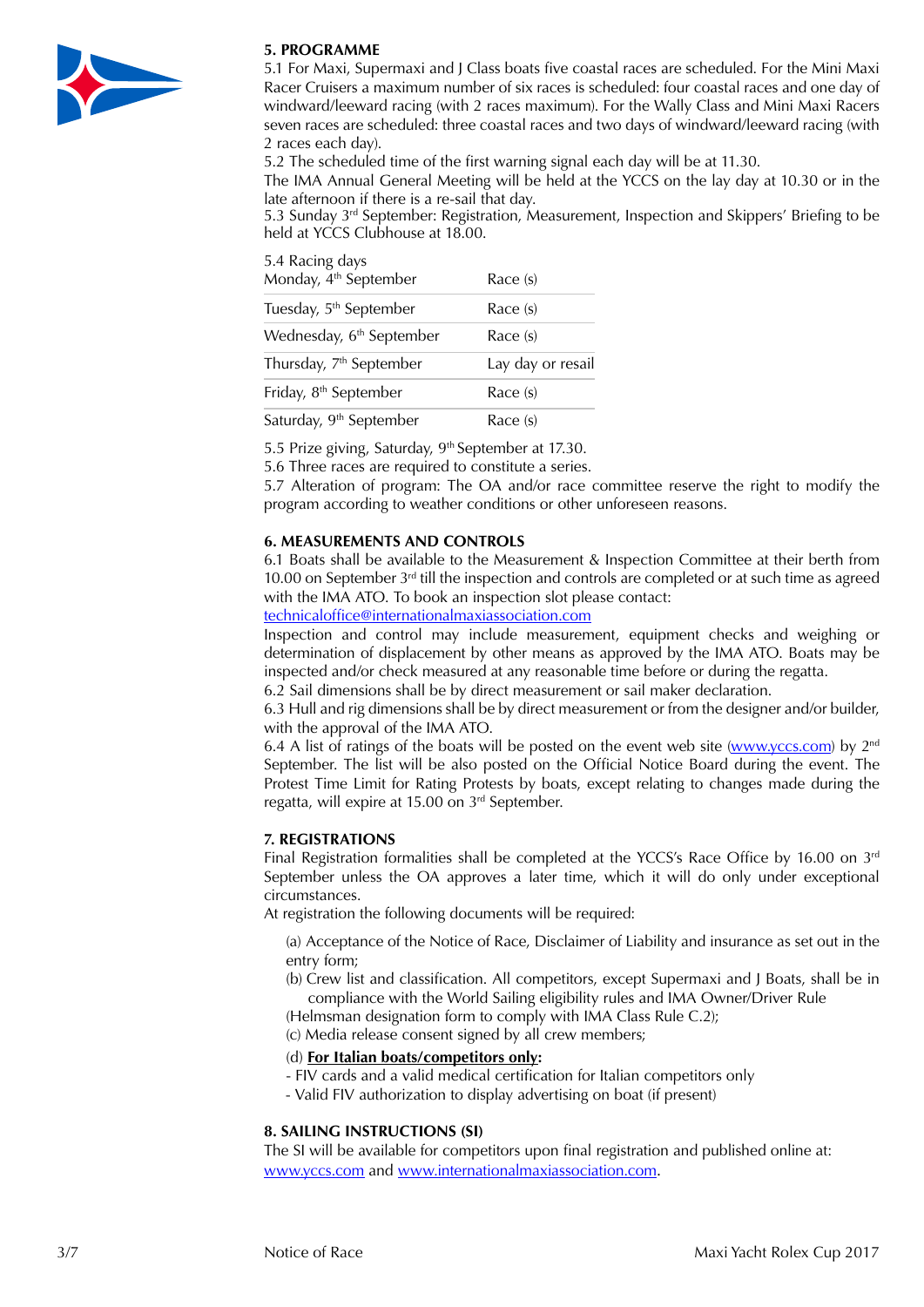

# **9. RACING AREA AND CHARTS**

The racing area will be in North Eastern Sardinian waters. The following charts are recommended: nos. 42 - 43 - 323 - 324 - 325 - 910, Italian charts of the Istituto Idrografico della Marina. Charts can be ordered directly at the Istituto Idrografico della Marina - Passo dell'Osservatorio 4, 16134 Genova, Italy Tel: +39 010 2463528 Fax: +39 010 261400.

## **10. PENALTIES & INTERNATIONAL JURY**

10.1 For the Supermaxi and J boats, Maxi Racer, Maxi Racer/Cruiser and Mini Maxi Racer/Cruiser categories, RRS 44.1 shall not apply and instead, the Scoring Penalty as provided in Rule 44.3 shall apply, except that RRS 44.3(c) is deleted and replaced with the following: "44.3 (c). The elapsed time for a boat that takes a Scoring Penalty shall be the elapsed time she would have been allocated without that penalty increased by 2%. If she takes more than one Scoring Penalty in a race, her elapsed time will be increased by 2% for each Scoring Penalty taken. A boat takes a Scoring Penalty by complying with RRS 44.3(a) and (b). However, the score of the boat shall be worsened at least by one point for each penalty, but shall not be worse than equal to DNF. A yellow flag will be required." 10.2 Penalties taken shall be declared on the appropriate form and lodged with the race office within the protest time limit.

10.3 Protests will be heard by an International Jury whose ruling shall be final.

## **11. SCORING**

11.1 The Low Point System RRS Appendix A shall apply except that one discard will be allowed if five or more races are sailed. Three races are required to constitute a series.

11.2 The categories in the Maxi Yacht Rolex Cup 2017 will be scored using the following rating rules:

| Supermaxi & J Boats:                        | ORCsy (optional J Class Handicap Rule)    |
|---------------------------------------------|-------------------------------------------|
| Maxi Racer & Supermaxi up to LH 35,5 meter: | IRC.                                      |
| Maxi Racer/Cruiser:                         | IRC.                                      |
| Mini Maxi Racer/Cruiser:                    | IRC (and optional ORCi)                   |
| Mini Maxi Racer                             | IRC.                                      |
| Wally:                                      | IRC/Wally Class Rules (sections 4, 5 & 9) |

Note: Supermaxi's up to LH 35,5 meter may indicate on the entry Form their preference to start in the Supermaxi or in the Maxi Racer start. Final decision rests with the OA who will try to accommodate the preference indicated.

#### **Starting and so scoring with the Maxi Racers require IRC certification.**

#### **12. MOORINGS**

12.1 The entry fee includes mooring fees from 10.00 on  $3<sup>rd</sup>$  September to 10.00 on  $10<sup>th</sup>$ September 2017, at Porto Cervo Marina or Port East provided that the completed entry form and entry fee are received by the YCCS Race Office before 21<sup>st</sup> July 2017.

12.2 Moorings are not guaranteed for late entries and mooring fees are not included with the entry fee.

12.3 The cost of electricity, water charges, tenders, as well as mooring fees for late entries or additional periods are not included in the entry fee and must be paid directly to the Marina Office. The mooring place for any additional period (before and/or after the event) may be at Porto Cervo Marina or East Dock (Porto Vecchio) and different from the mooring place assigned by the Marina in conjunction with the OA during the event. Assignment of moorings will be based on availability of moorings and characteristics of boats.

12.4 To reserve moorings prior and after the dates indicated in par.12.1 and for tenders, please send your mooring requirement to [secretariat@yccs.it.](mailto:secretariat@yccs.it) The YCCS Race Office will inform the Marina Harbour Master accordingly.

For further information about the marina services and price list please visit the Marina Porto Cervo web site: [www.marinadiportocervo.it](http://www.marinadiportocervo.it).

12.5 Local regulations require that all boats MUST inform the Harbourmaster's Office by radio on VHF Channel 9 when they first arrive in Porto Cervo and each time they leave or enter the Harbour thereafter. When moored, it is MANDATORY for all Participants to visit the Harbourmaster's Office to finalize their registration procedures.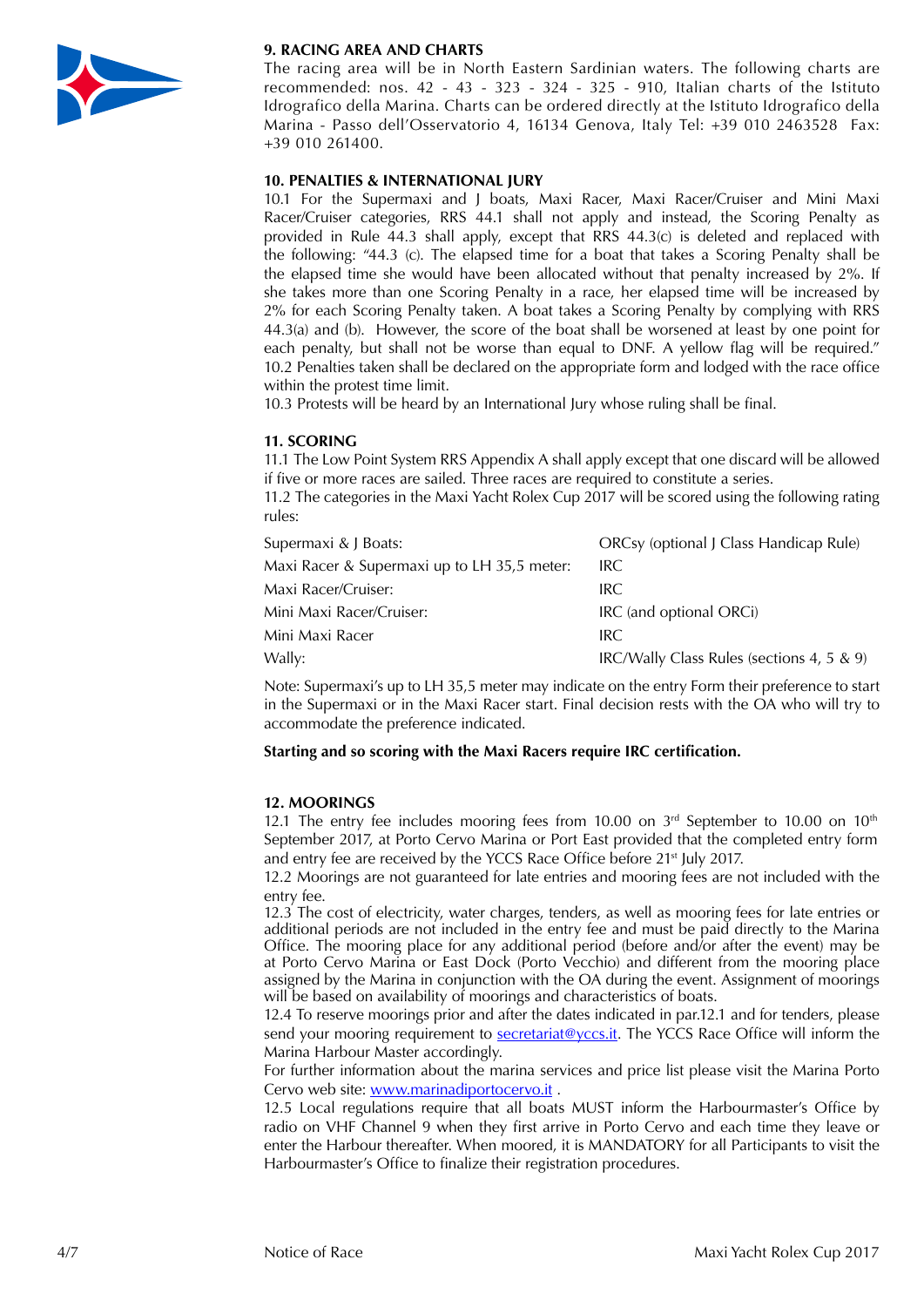

## **13. HAUL – OUT AND DIVING RESTRICTIONS**

13.1 Boats may not be hauled out after 1<sup>st</sup> September until the finish of the final race without prior written permission of the OA.

13.2 Independent diving inside the harbour is forbidden. Only Harbour master's divers, available on VHF Channel 9, are authorised to dive inside the harbour. Only boats with a hard, non-polishing or non-ablating and non-biocidal urethane primer or topcoat on the underwater areas of the hull, when at their regatta berths, may get their bottom cleaned by the Harbour Master's divers or by a pre-registered team diver (one per boat) if in compliance with harbour rules on safety a Harbour Master's diver is hired to assist or stand by in the water for the duration the registered team diver is in the water. Instructions by the Harbour Master's diver to the team diver shall be respected; non compliance may result in retracting the team's diver authorisation.

## **14. RADIO COMMUNICATIONS**

14.1 All boats shall be equipped with a Marine VHF transceiver capable of operating on VHF channel 9, 16 and 72.

14.2 RRS 41 is changed such that for safety purposes boat to boat communication is allowed and encouraged. A dedicated VHF channel shall be used for this purpose and will be advised at the briefing. Boats shall maintain a constant watch on the safety channel when sailing in or near the racing area.

## **15. TROPHIES AND PRIZES**

The following trophies and awards will be presented on Saturday, 9<sup>th</sup> September 2017:

- Maxi Yacht Rolex Cup and a Rolex Timepiece to the overall winner of each category;
	- Trophies for the  $2^{nd}$  and  $3^{rd}$  scored boats of each category;
	- Commodore Alberini Perpetual Trophy;
	- IMA Trophy for the highest placed IMA Member;
	- YCCS Trophy for the highest placed YCCS Member;
	- Additional trophies to the winner of any approved group within each category.

## **16. AMENDMENTS TO THIS NOTICE OF RACE**

The OA reserves the right to amend this Notice of Race. Any amendments prior to  $3^{rd}$  September will be emailed to owners whose entries have been accepted. Amendments will also be posted on the official website ([www.yccs.com](http://www.yccs.com)). Amendments to this Notice of Race after September  $3<sup>rd</sup>$  will be posted on the Official Notice Board, on the official website and copies will be available from the Race Office.

# **17. DISCLAIMER OF LIABILITY**

17.1 Competitors agree to be bound by the World Sailing RRS 2017/2020, the SI and the NoR. Competitors agree that the sole and inescapable responsibility for the nautical qualities of any yacht participating in the **Maxi Yacht Rolex Cup 2017**, including her rigging, the safety equipment on board and the competence, behaviour and dress of her crew, is that of the Owner/Charterer of the yacht.

Competitors also agree to take any and all responsibility for all damages whatsoever caused to third persons or their belongings, to themselves or to their belongings, ashore and at sea as a consequence of their participation in the regatta, and hereby relieve from any responsibility, and agree to indemnify on a full indemnity basis and hold harmless, the OA, YCCS, IMA and its servants, agents and sponsors (in particular but not limited to ROLEX SA and affiliated companies) and their representatives in respect of any claim arising there from.

17.2 Competitors shall apply RRS Part 1 Fundamental Rule 4: "A boat is solely responsible for deciding whether or not to start or to continue racing".

17.3 In summary, competitors agree that the OA, YCCS, IMA its servants, agents and sponsors (in particular but not only ROLEX SA and affiliated companies) and their representatives have no responsibility for loss of life or injury to members or others, or for the loss of, or damage to any vessel or property.

17.4 As part of the registration process, each individual participating crew member will be required to sign a declaration accepting this disclaimer of liability.

#### **18. MEDIA RELEASES**

18.1 Competitors and crew members on the competing yachts grant, at no cost, YCCS, IMA, ROLEX SA and affiliated companies the absolute right and permission to use their name, voice, image, likeness, biographical material as well as representations of the boats in any media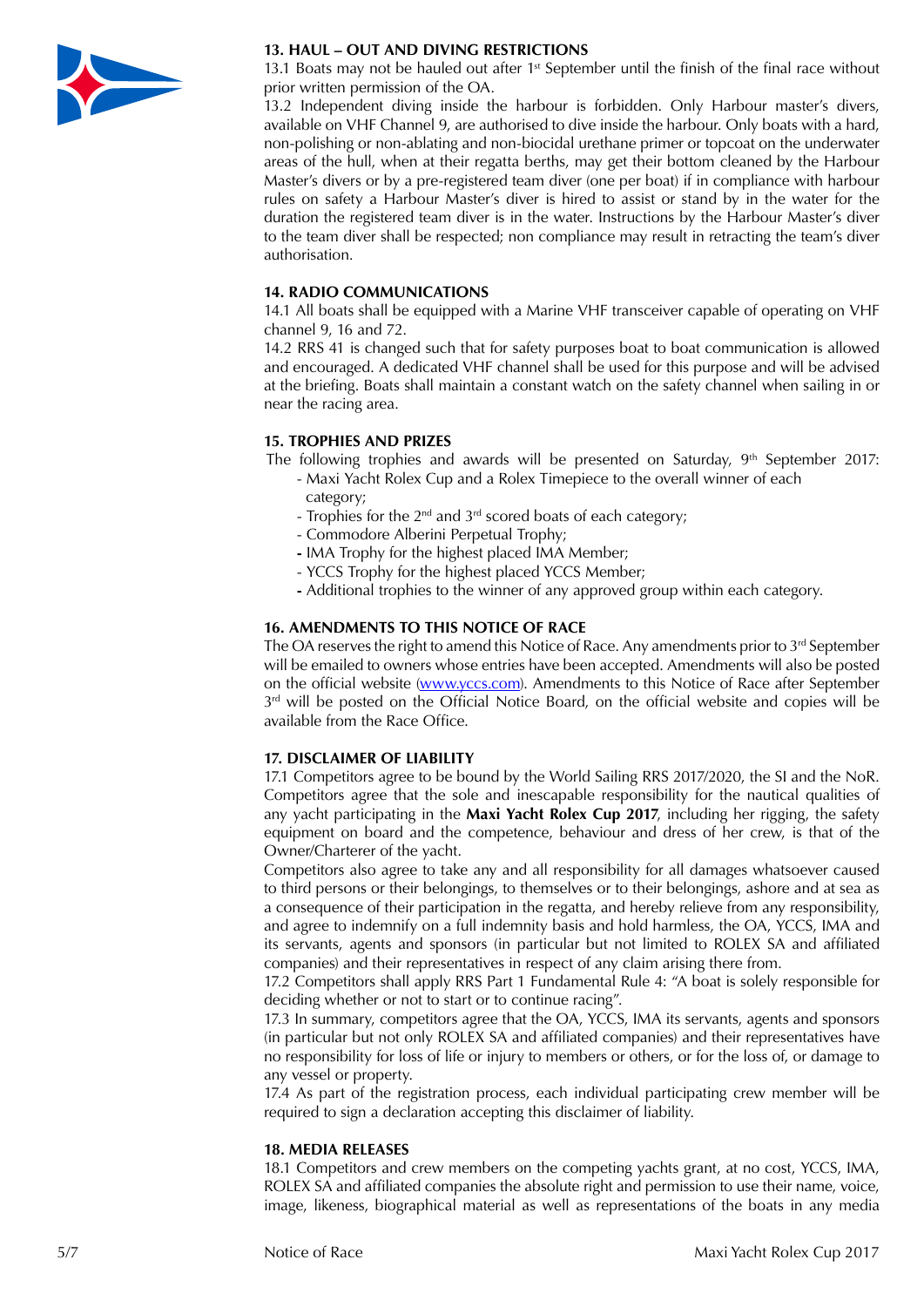

(being television, print and internet media), including video footage, for the sole purposes of advertising, promoting, reporting and disseminating information relating to ROLEX SA's involvement in sailing events, in particular the Maxi Yacht Rolex Cup ("the regatta"), and to the competitors and crew members' participation in such event.

Competitors and crew members on the competing yachts also grant, at no cost, ROLEX SA and affiliated companies, the absolute right and permission to use their name, image, likeness, biographical material as well as representations of the boats in the "*Perpetual Spirit"* magazine, edited by ROLEX SA.

Competitors and crew members' name, voice, image, likeness and biographical material shall not be used by ROLEX SA and affiliated companies in a way which constitutes an endorsement of ROLEX products by said competitors and crew members, unless the relevant competitor or crew member is engaged by ROLEX SA or affiliated companies to endorse ROLEX products or gives his/her prior written consent to such use.

18.2 As part of the registration process, each individual participating crew member will be required to sign a declaration accepting this waiver of rights.

#### **19. INSURANCE**

Each participating boat shall be insured with valid third party liability insurance with adequate cover taking into account the value of the boats racing and the measure of damages likely to arise in the event of an accident.

#### **20. CONTACT DETAILS & FURTHER INFORMATION**

#### **YCCS Race Office**:

t. +39 0789 902200 | f. +39 0789 91213 | e. [secretariat@yccs.it](file:///Volumes/WD%20Elements/Clienti/Yacht%20Club/2017/Riviste/Urgenti/materiale/../AppData/Local/Microsoft/Windows/Temporary Internet Files/Content.Outlook/AppData/Local/Microsoft/Windows/Temporary Internet Files/Content.Outlook/Library/Caches/TemporaryItems/Outlook Temp/secretariat@yccs.it) | ws. [www.yccs.com](http://www.yccs.com)

and/or: IMA Race Secretary [info@internationalmaxiassociation.com](mailto:info@internationalmaxiassociation.com) and/or:

IMA Technical Office (ATO) [technicaloffice@internationalmaxiassociation.com](mailto:technicaloffice@internationalmaxiassociation.com)

Media representatives wishing to cover the event are requested to contact:

#### **YCCS Press Office**

t. +39 0789 902200 | f. +39 0789 91213 | e. [pressoffice@yccs.it](mailto:pressoffice@yccs.it) | ws. [www.yccs.com](http://www.yccs.com) and/or:

#### **IMA Press Office**

t. +39 345 8257605 | e. [communications@internationalmaxiassociation.com](mailto:communications@internationalmaxiassociation.com)

#### **21. SOCIAL EVENTS**

The preliminary social program for the event is as follows:

Sunday 3rd September *YCCS Welcome Reception*

Wednesday 6<sup>th</sup> September *IMA Dinner (by invitation)*

Thursday 7<sup>th</sup> September *Crew Party*

Friday 8th September *Rolex Dinner (by invitation)*

Saturday 9<sup>th</sup> September *Final Prize Giving*

The final social program will be available to competitors upon final registration and published online [www.yccs.com.](http://www.yccs.com)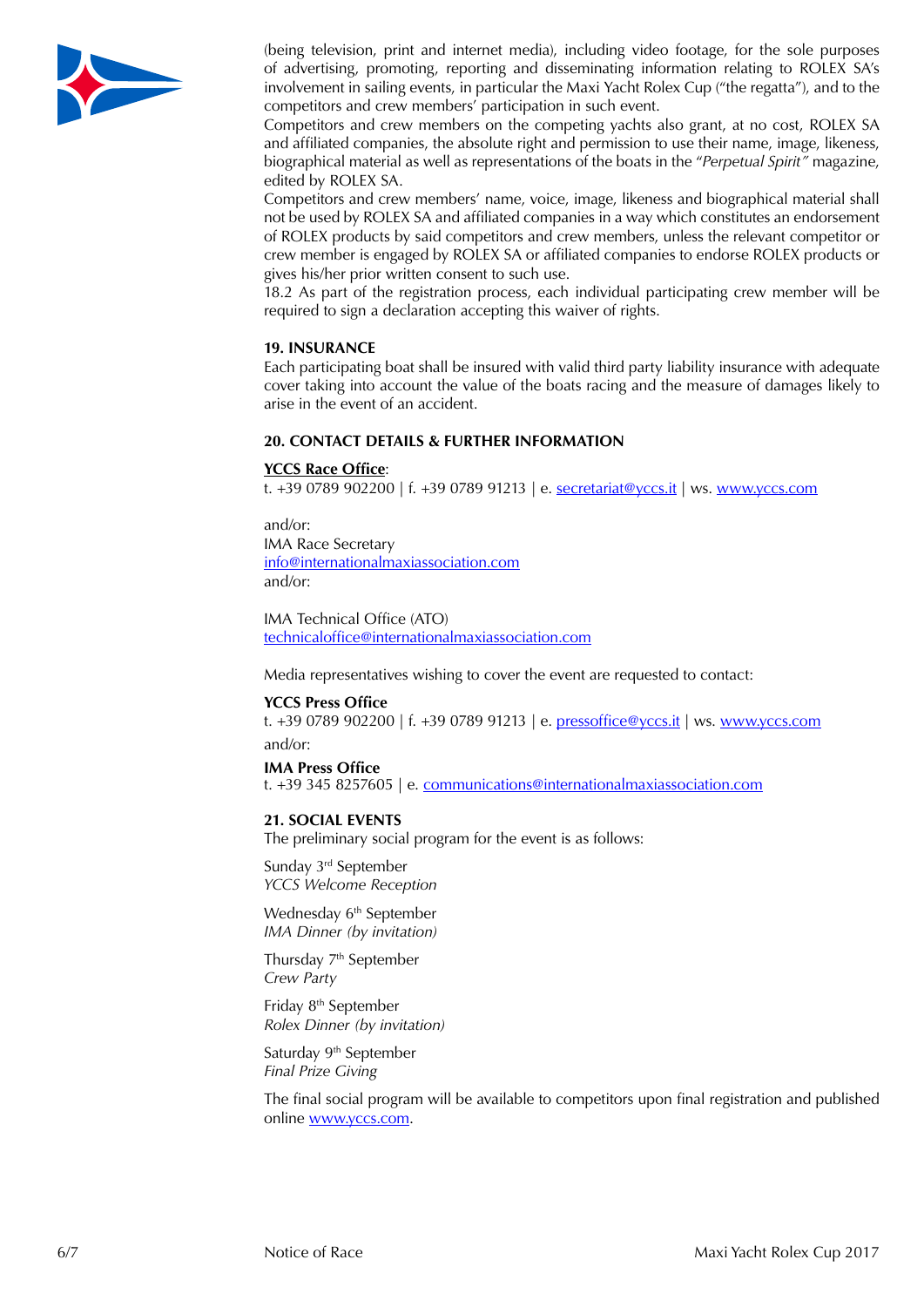

# **About the Maxi Yacht Rolex Cup**

The Maxi Yacht Rolex Cup & Rolex Maxi 72 Worlds has reached its 28th edition and each year gathers the cream of naval architecture and design along the quays of Porto Cervo's marina. Last year's edition registered a record number of participants with 52 boats competing in divisions ranging from the Maxi 72 class to a large Wally division. The event, organised by the Yacht Club Costa Smeralda in collaboration with IMA (International Maxi Association) and with the support of its historic sponsor Rolex, will take place from  $3<sup>rd</sup>$  to  $9<sup>th</sup>$  September. As always, tough competition on the water will be accompanied by exclusive social appointments ashore.

#### **PALMARES**

- BUMBLEBEE (AUS)

- KIALOA IV (USA)
- KIALOA IV (USA)
- BOOMERANG (USA) - KIALOA V (USA) - EMERAUDE (FRA)
- LONGOBARDA (ITA)
- MATADOR 2 (USA) CHALLENGE 93 (ITA)
- RROSE SELAVY (ITA)
- MORNING GLORY (GER)
- GENIE OF THE LAMP (BEL) SAYONARA (USA)
- RROSE SELAVY (ITA) MAGIC CARPET (FRA) ALDABRA (ITA)
- EDIMETRA VI (ITA) VAE VICTIS (LUX) UNFURLED (USA) -VIRTUELLE (FRA)
- ALEXIA (ARG) VIRIELLA (ITA) ADELA (USA) MAGIC CARPET (FRA) NAUTOR CHALLENGE
- ALFA ROMEO (NZ) WALLYÑO (UK) WHITEFIN (ITA) IDEA SAI (ITA
- PYEWACKET (USA) ALEXIA (ARG) MISTER A (ITA) ALEJANDRA (ITA)
- Y3K (GER) BLACK DRAGON (GBR) ADELA (USA) ALLSMOKE (GBR)
- ALFA ROMEO (NZL)- HETAIROS (CAY) ROMA (ITA) ATALANTA II (ITA)- MAGIC CARPET SQUARED (GBR)
- MORNING GLORY (GER) RANGER (USA) J ONE (GBR) ATALANTA II (ITA)
- RAMBLER (USA) RANGER (CAY) MAGIC CARPET SQUARED (GBR) NUMBERS (USA)
- Y3K (GER)- ALFA ROMEO (NZL)- RAN (GBR) WHISPER (IRL) ROMA (ITA) BEAU GESTE (HKG)-VELSHEDA (GBR)
- RAN (GBR) Y3K (GER) HETAIROS (CAY) -RANGER (CAY) DSK (ITA) ESIMIT EUROPA 2 (SLO)
- RAN 2 (GBR) Y3K (GER) DSK (ITA) -HIGHLAND FLING (MON) NILAYA (GBR)
- BELLA MENTE (USA)- MAGIC CARPET 2 (GBR) AEGIR (GBR) ESIMIT EUROPA 2 (SLO) NILAYA (GBR)
- RÁN 2 (GBR) J ONE (GBR) ALTAIR (ITA) NILAYA (GBR) AEGIR (GBR)
- ALEGRE (GBR) MAGIC CARPET3 (GBR) LUPA OF LONDON (GBR) FIREFLY (NED) LIONHEAR (NED)
- **2015** BELLA MENTE (USA) OPEN SEASON (GBR) H2O (ITA) SUPERNIKKA (ITA) INOUI (SUI) WINDFALL (IRL)
- **2016** BELLA MENTE (USA) OPEN SEASON (GBR) WALLYNO (LUX) ATALANTA II (ITA) WIN WIN (CAY) MY SONG (ITA)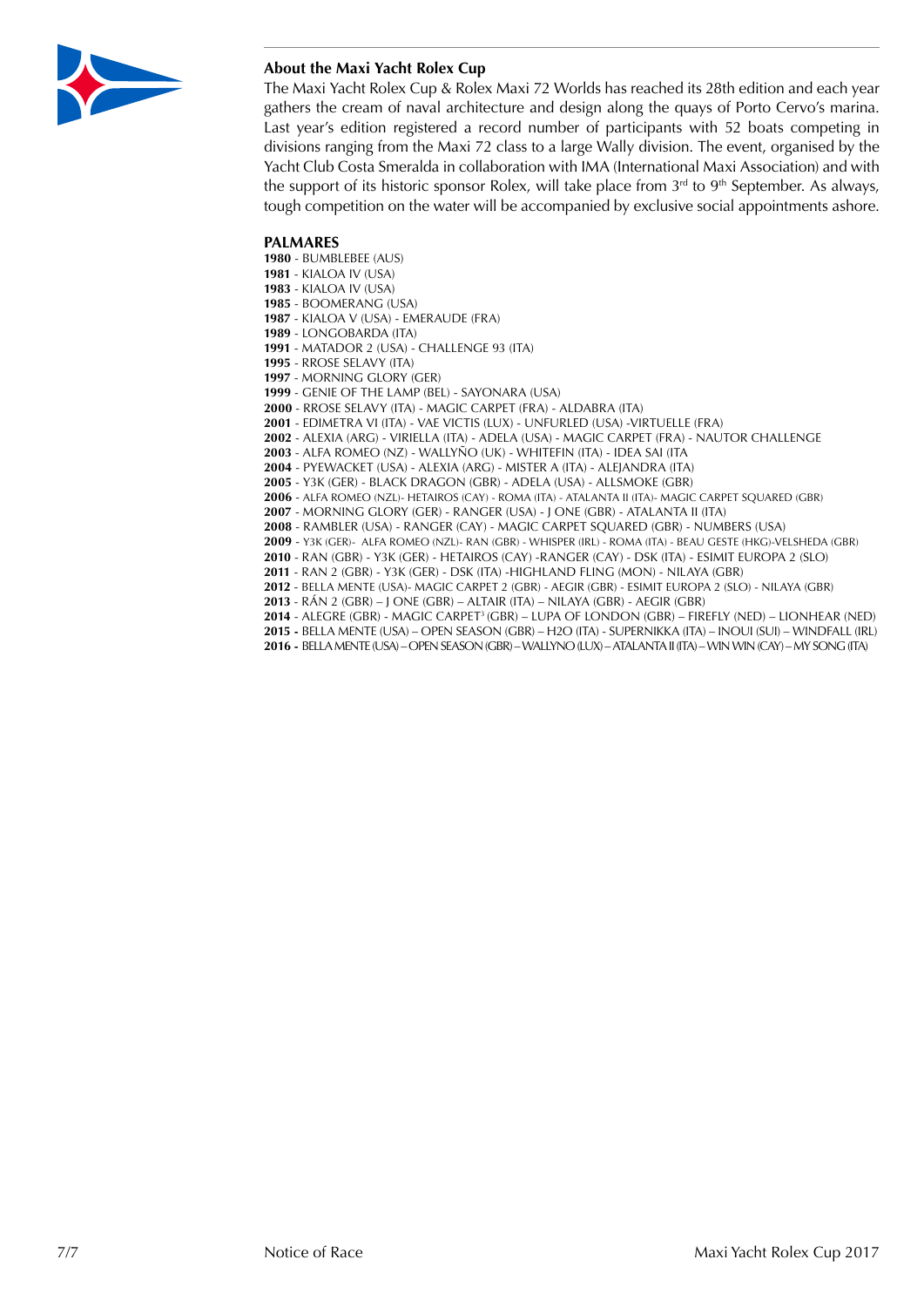

YACHT CLUB COSTA SMERALDA